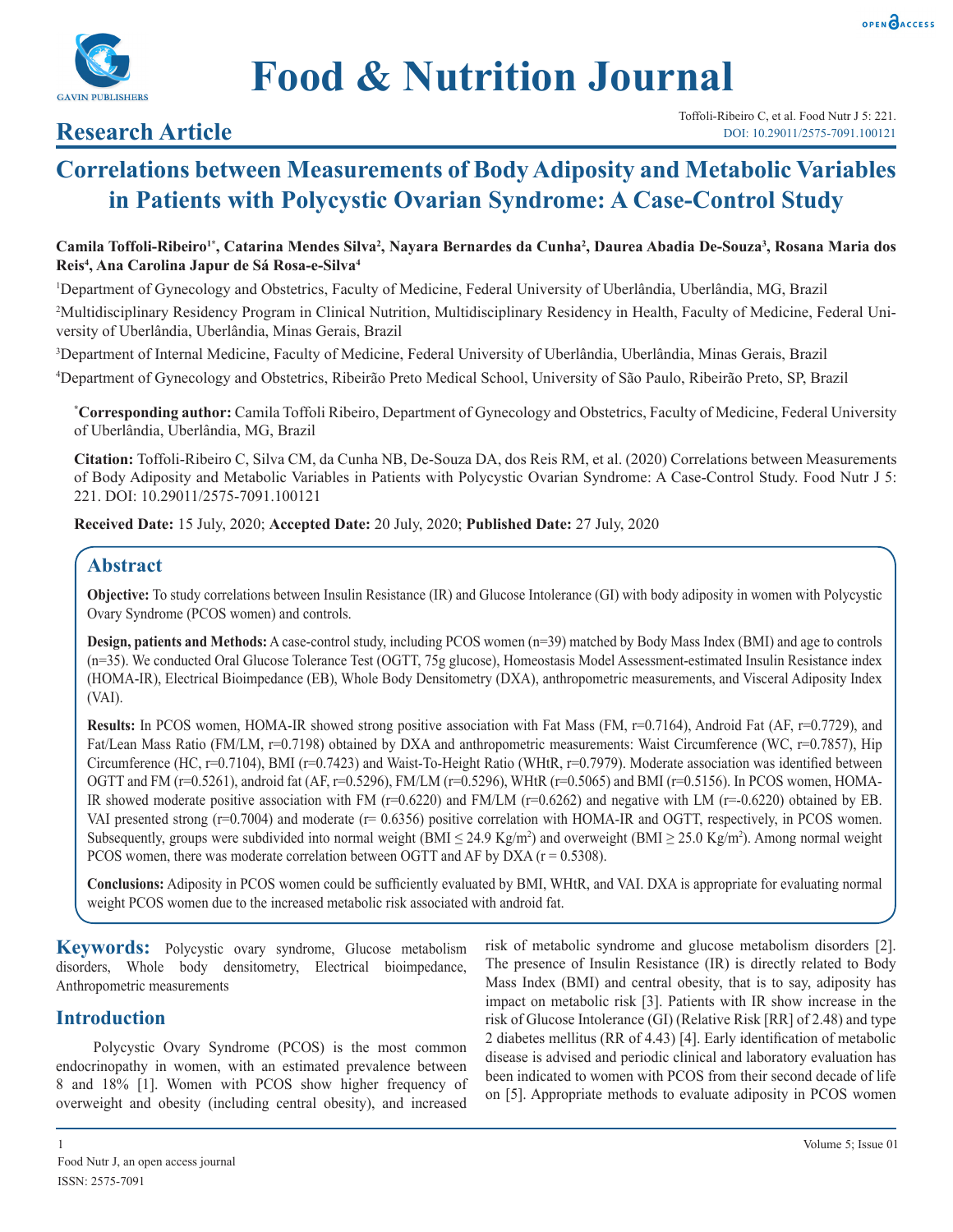should present great accuracy, reproducibility, and possibility of large scale use in clinical practice, that is, easily accessible low-cost methods with fast application. Among the methods available for evaluating body composition, Whole Body Densitometry (DXA) and Electrical Bioimpedance (EB) are included. The DXA method evaluates the distribution of body fat and shows high accuracy. However, it is not portable, has elevated cost, and requires specialized operators [6]. The EB equipment is easily handled and affordable, some models are portable, in other words, they can be used at the bedside. Nevertheless, single-frequency EB equipment shows limitations in patients with alterations in body water distribution [6].

Among the most frequently used anthropometric methods for the clinical evaluation of adiposity, Body Mass Index (BMI), Waist (WC) and Hip (HC) circumference measurements, and the Waist-to-Hip Ratio (WHR) are included. However, anthropometric methods present variable reproducibility and limitations regarding the capacity of evaluating cardiometabolic risk. More specifically, individuals classified as normal weight by BMI may show increase of metabolic risk depending on body composition, that is, on the amount of Fat Mass (FM) and Lean Mass (LM) [7,8]. Moreover, it is necessary to clarify whether the indices including anthropometric variables in their formula can reproduce the results of gold standard methods of body composition evaluation. Recently, the Waist-to-Height Ratio (WHtR) and Visceral Adiposity Index (VAI) have been indicated as methods capable of evaluating abdominal fat [9,10]. Considering that in PCOS women visceral fat may elevate the risk of IR, if the association between anthropometric indices and the amount of abdominal fat is demonstrated, the indices could be used to replace DXA or EB, as a low cost alternative to evaluate metabolic risk in PCOS women.

The aim of this study was to analyze, in women with PCOS and controls, the correlations between IR and GI with body adiposity assessed by anthropometrics, EB, DXA, and VAI. The secondary goal was to analyze whether PCOS women show higher metabolic risk (IR, GI and VAI, anthropometric measurements, and body composition) than control women paired according to BMI and age.

### **Method**

Observational case-control study, developed in an outpatient gynecological endocrinology unit of a tertiary university hospital in Brazil, from 2015 to 2017. The study was approved by the Ethics Committee on Research with Human Beings. All the enrolled women agreed to participate in the study and signed an informed consent. Seventy-four women were analyzed, 39 PCOS women and 35 controls, at age between 18 and 35 years old, paired according to age and BMI (maximum difference of  $\pm 2.0 \text{ kg/m}^2$ . Each control was within the same BMI category as the PCOS case [11]). PCOS diagnosis was performed following the Rotterdam consensus criteria [12]. Women enrolled in the control group were found at the HCU-UFU outpatient family planning or general gynecology units. Control group was composed of women with spontaneous regular menstrual cycles with

no history of infertility. Women using hormone medication, three months before recruitment, oral hypoglycemic drugs or weight loss inducing drugs, and pregnant or breastfeeding women were excluded from the study.

Glucose metabolism was assessed by the Homeostasis Model Assessment-estimated Insulin Resistance (HOMA-IR), calculated by the formula: HOMA-IR = glycemia (mg%) x insulin ( $\mu$ UI/ml)/405 [13]. Women who presented HOMA-IR  $> 2.7$  were classified as IR carriers [14]. The dosage of basal insulin was performed using the chemoluminescence method (Roche Diagnóstica©, Brazil). The oral glucose tolerance test, carried out with 75 grams of glucose, was used as GI marker. The dosages of blood glucose were performed using the hexokinase method (Roche Diagnóstica©, Brazil). The interpretation of oral glucose tolerance test results was conducted in accordance with the parameters established by the American Diabetes Association [15]. Fasting lipid profile was evaluated by the dosage of total, High Density Lipoprotein (HDL) and Low Density Lipoprotein (LDL) cholesterol, and by the dosage of triglycerides (enzymatic colorimetric method, Roche Diagnóstica©, Brazil). Among anthropometric variables, we gauged body weight, height, and WC measurements (performed in the midpoint between the last costal margin and the iliac crest) and HC (performed in the largest diameter of the gluteal region). For WC and HC measurements, we used an inextensible anthropometric fiberglass tape with 0.1 cm of accuracy. For the analyses of WC and HC values, we adopted the mean value of three measurements. Subsequently, WHR, HWtR and BMI values were calculated  $|BMI| = weight (kg)/$ height (m)<sup>2</sup>]. BMI values were classified according to the World Health Organization [11].

The evaluation by Electrical Bioimpedance (EB) was carried out using the equipment Biodynamics 310e, TBW©, following the standardized protocol. The evaluation by the DXA method was performed with the equipment Lunar Prodigy DXA System (software version 11.20), in accordance with standardized parameters [16]. We performed measurements referring to the amount of Fat Mass (FM) and Lean Mass (LM), in grams and percentage, and FM/LM index. In addition, measurements of fat distribution in different compartments were carried out, specifically android fat (lower limit in the horizontal line that links anterior superior iliac spines, upper limit defined as 20% above the bottom edge, in parallel with the chin line and laterally by waist margins). Appendicular Fat Index (AFI) was calculated using the formula:  $AFI = legs FM(g) + arms FM(g)/ trunk FM(g)$ , according to equipment specifications. VAI was calculated applying the mathematical formula:  $VAL = [Waist/(36.58 + (1.89 \times \text{BMI}))]$ X (Triglycerides /0.81) X (1.52/HDL cholesterol), concentrations of triglycerides and HDL cholesterol in mmol/l [17]. The results obtained for PCOS women were compared with the results obtained for control women. Next, the following subgroups were constituted according to BMI categories: PCOS normal weight (PCOS-Nw, n = 20) and control normal weight (C-Nw,  $n = 16$ ), with BMI up to 24.9  $kg/m<sup>2</sup>$ ; PCOS overweight (SOP-Ow,  $n = 19$ ) and control overweight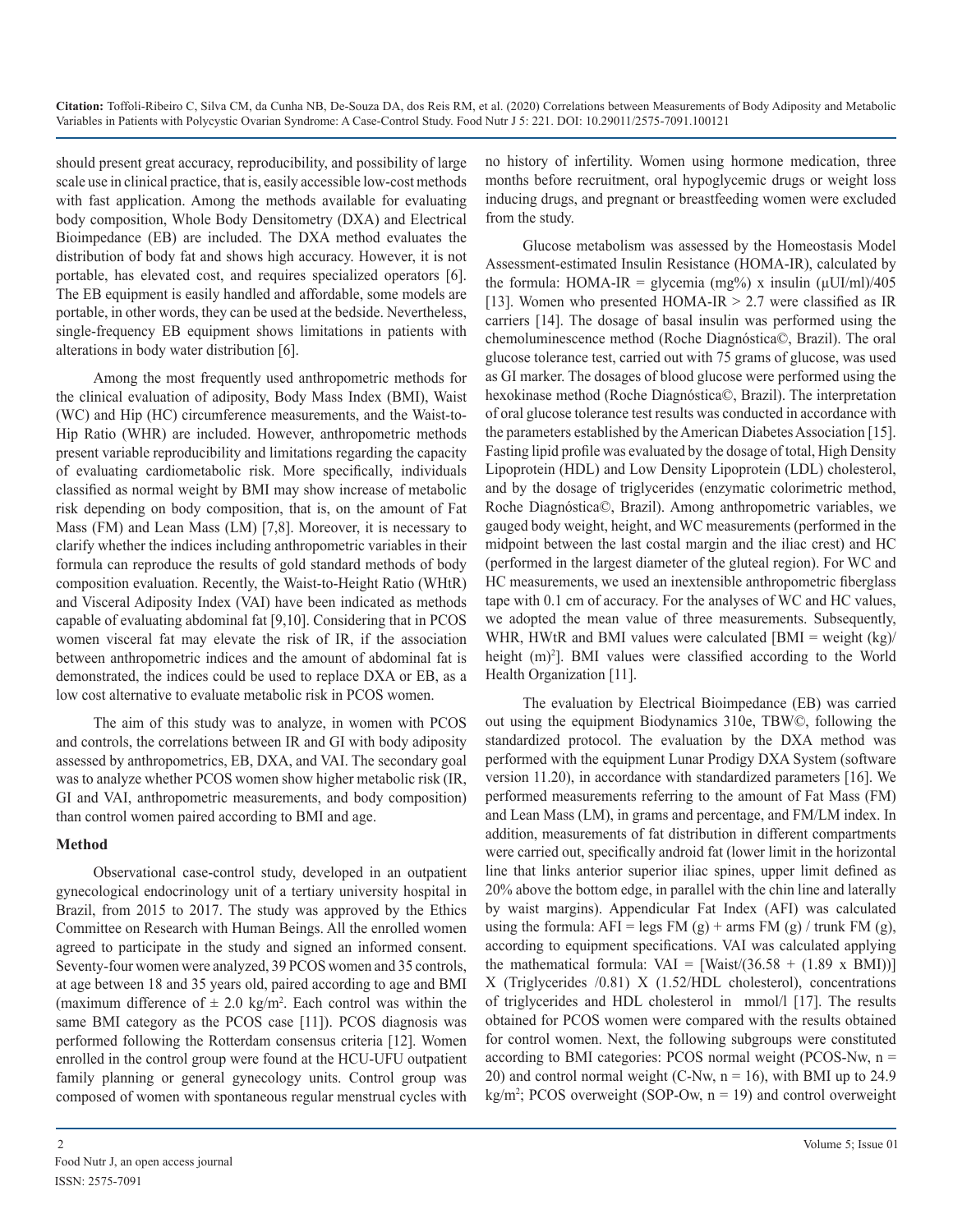(C- Ow,  $n = 19$ ), in which BMI was  $\geq 25.0$  kg/m2.

#### **Statistical Analysis**

Statistical analyses were performed using the program GraphPad Prism® version 6.00 for Windows; GraphPad Software, La Jolla California USA ([www.graphpad.com](file:///C:/Users/B%20Phaneendra%20Reddy/Desktop/../../maira/Downloads/www.graphpad.com)) and the program BioEstat 5.0 [\(http://www.mamiraua.org.br/pt-br/downloads/programas/](http://www.mamiraua.org.br/pt-br/downloads/programas/)). Variables were studied using D'Agostino and Pearson method in terms of distribution pattern; they were then categorized into parametric and non-parametric variables. Continuous parametric variables were compared using paired t Student test and non-parametric variables were compared using paired Wilcoxon test. For the comparison between more than 2 groups of variables, ANOVA test was employed, with Tukey post-test for normal distribution variables, and Kruskall-Wallis with Dunn post-test for non-parametric variables. For correlation analyses, Pearson correlation coefficient was used when the analysis was performed between two parametric variables, and Spearman correlation coefficient, when the analysis was performed between two non-parametric variables. The correlation coefficient (r) was considered weak when the identified value was between 0.3 and 0.5; moderate when between 0.5 and 0.7; strong when between 0.7 and 0.9; and very strong when higher or equal to 0.9. Comparison among frequencies of discrete variables was carried out using Fisher test. Analyses were considered significant when  $p \leq 0.05$  was identified, using two-tailed tests.

#### **Results**

PCOS and control groups showed similar mean age (25 versus 26 years,  $p = 0.5024$ ). The medians of the analyzed anthropometric variables, including BMI, were similar between groups. No difference was identified for body composition evaluation by EB and DXA methods, except for the AFI, which was significantly lower in PCOS women ( $p = 0.0435$ ) (Table 1). For fasting blood glucose, HOMA-IR index, serum lipids, as well as IR and GI frequency, similar mean values were demonstrated for both groups. PCOS women showed higher mean value for blood glucose after 2-hour overload (OGTT)  $(p = 0.0090)$  (Table 1).

|                                                                      | <b>PCOS</b>                | <b>Control</b>             | $\boldsymbol{p}$ |  |  |  |  |  |  |
|----------------------------------------------------------------------|----------------------------|----------------------------|------------------|--|--|--|--|--|--|
|                                                                      | $(n=39)$                   | $(n=35)$                   |                  |  |  |  |  |  |  |
| Anthropometric variables                                             |                            |                            |                  |  |  |  |  |  |  |
| BMI $(kg/m2)$                                                        | 24.43 (20.90 - 33.84)      | $24.20(21.75 - 31.00)$     | 0.728            |  |  |  |  |  |  |
| Waist (cm)                                                           | $83.50(72.00 - 103.30)$    | $81.00(72.00 - 93.50)$     | 0.466            |  |  |  |  |  |  |
| Hip (cm)                                                             | $102.00 (95.63 - 117.00)$  | $101.00 (95.00 - 110.00)$  | 0.9966           |  |  |  |  |  |  |
| <b>WHR</b>                                                           | $0.8109(0.7553 - 0.8715)$  | $0.8000(0.7577 - 0.844)$   | 0.2067           |  |  |  |  |  |  |
| <b>WHtR</b>                                                          | $0.5138(0.4441 - 0.6284)$  | $0.5000 (0.4565 - 0.5994)$ | 0.2776           |  |  |  |  |  |  |
| <b>Bioimpedance</b>                                                  |                            |                            |                  |  |  |  |  |  |  |
| 0.6829<br>FM(%)<br>$30.80 (26.00 - 39.30)$<br>$31.40(25.60 - 36.40)$ |                            |                            |                  |  |  |  |  |  |  |
| LM $(%)$                                                             | $69.20 (60.70 - 74.00)$    | $68.60 (63.60 - 74.40)$    | 0.6829           |  |  |  |  |  |  |
| <b>FM/LM</b>                                                         | $0.4450(0.3500 - 0.6425)$  |                            | 0.5909           |  |  |  |  |  |  |
| <b>Densitometry</b>                                                  |                            |                            |                  |  |  |  |  |  |  |
| FM(%)                                                                | 39.20 (33.30 - 48.70)      | $43.40(33.30 - 49.00)$     | 0.4413           |  |  |  |  |  |  |
| <b>FM/LM</b>                                                         | $0.6400 (0.5000 - 0.9500)$ | $0.7100 (0.5000 - 0.9100)$ | 0.7273           |  |  |  |  |  |  |
| Android Fat (%)                                                      | $46.70(34.40 - 54.90)$     | $46.20(35.90 - 53.90)$     | 0.7425           |  |  |  |  |  |  |
| <b>Appendicular Fat Index</b>                                        | $0.9200(0.7400 - 1.1100)$  | $1.040(0.9500 - 1.1200)$   | $0.0435*$        |  |  |  |  |  |  |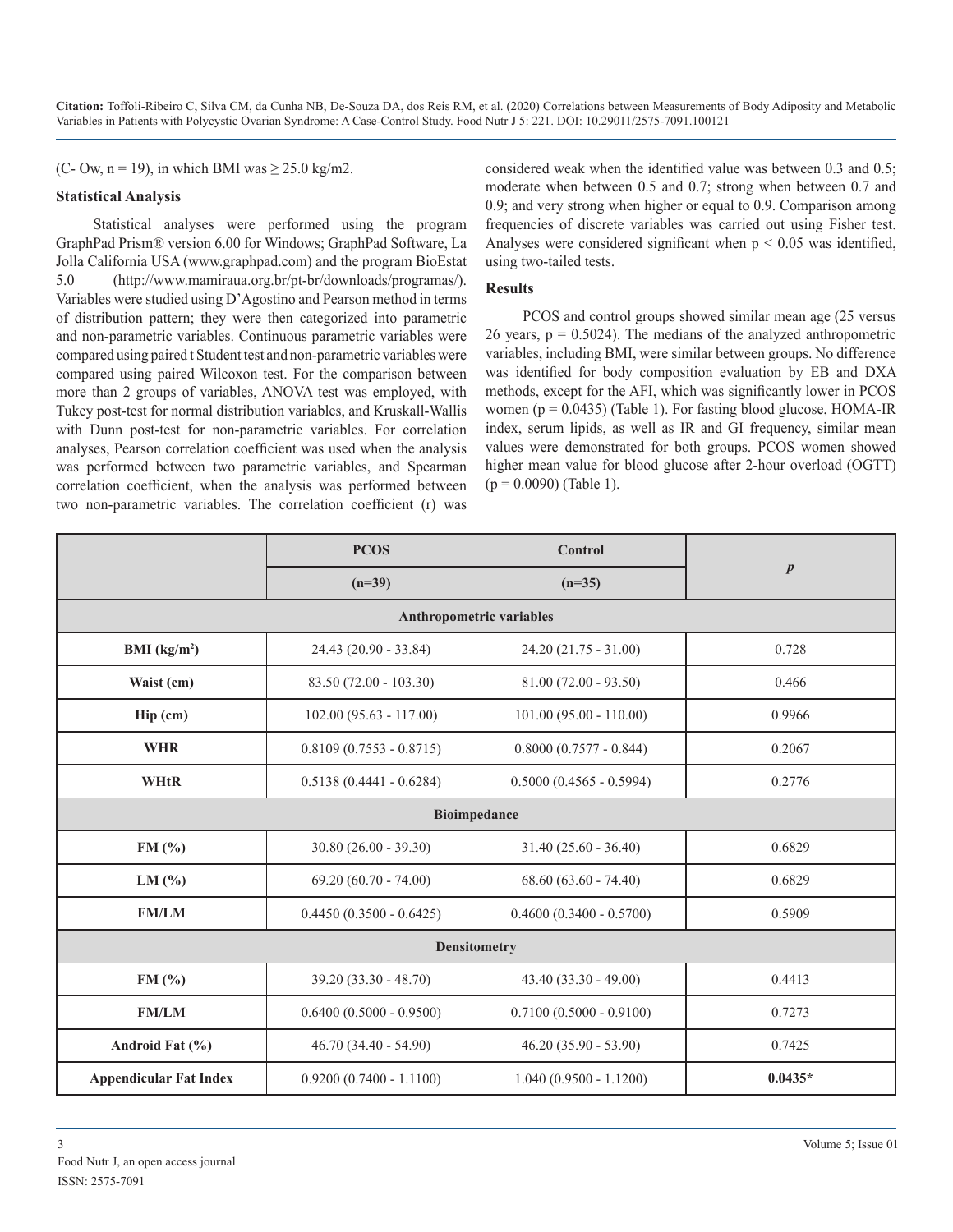| <b>Metabolic variables</b>           |                               |                               |           |  |  |  |  |  |
|--------------------------------------|-------------------------------|-------------------------------|-----------|--|--|--|--|--|
| <b>HOMA-IR</b>                       | $1.910(1.330 - 4.120)$        | $1.975(1.153 - 2.695)$        | 0.0576    |  |  |  |  |  |
| <b>Fasting blood glucose (mg/dl)</b> | $87.00(80.75 - 94.00)$        | $86.00(79.75 - 90.00)$        | 0.2213    |  |  |  |  |  |
| $OGTT$ (mg/dl)                       | $105.00(90.50 - 118.00)$      | $92.50(83.50 - 103.30)$       | $0.0090*$ |  |  |  |  |  |
| Total cholesterol (mg/dl)            | $170.50(150.3 - 200.30)$      | $168.00(148.5 - 194.5)$       | 0.9473    |  |  |  |  |  |
| HDL cholesterol (mg/dl)              | $47.50(39.00 - 59.50)$        | $49.50(41.75 - 59.25)$        | 0.5387    |  |  |  |  |  |
| $LDL$ cholesterol $(mg/dl)$          | $103.00 (86.30 - 121.50)$     | $98.00 (87.70 - 126.5)$       | > 0.9999  |  |  |  |  |  |
| Triglycerides (mg/dl)                | $85.85(53.75 - 143.80)$       | $78.00(59.00 - 102.00)$       | 0.3426    |  |  |  |  |  |
| IR $(n. %$                           | 15 women                      | 8 women                       | 0.1386    |  |  |  |  |  |
|                                      | $(38.46\% \text{ of sample})$ | $(22.22\% \text{ of sample})$ |           |  |  |  |  |  |
| GI(n. %)                             | 3 women                       | $0$ women                     |           |  |  |  |  |  |
|                                      | $(7.69\% \text{ of sample})$  | $(0\% \text{ of sample})$     |           |  |  |  |  |  |

DXA: Whole Body Densitometry; EB: Electrical Bioimpedance; WHR: Waist-To-Hip Ratio; WHtR: Waist-to-Height Ratio; FM: Fat Mass; LM: Lean Mass; FM/LM: Fat Mass/Lean Mass; Appendicular Fat Index: arms FM + legs FM/trunk FM; HOMA-IR: glycemia (mg%) x insulin (µUI/ ml)/405; OGTT: oral glucose tolerance test; Insulin Resistance (IR): HOMA-IR > 2.7; Glucose Intolerance (GI): fasting blood glucose ≥ 100mg% and/or after overload blood glucose  $\geq 140$  mg%. \**p* < 0.05. All the results were expressed in median (p25 - p75), except for IR and GI that are expressed in frequency (number and %)

**Table 1:** Comparative analyses between women included in PCOS and Control groups in relation to anthropometric variables, body composition by DXA and EB and metabolic variables.

In FM evaluation, FM/LM ratio, and android fat, by EB and DXA methods, higher values were identified in the overweight subgroups, with or without PCOS. The AFI was lower in women included in the PCOS-Ow group, in relation to all groups: PCOS-Nw ( $p = 0.0002$ ), C-Nw  $(p \le 0.0001)$  and C-Ow ( $p = 0.0134$ ). No differences were identified for the values of AFI among the control women included in C-Nw or C-Ow groups, neither in the values of other measurements performed to evaluate body composition, by EB and DXA methods, in all groups (Table 2).

|                 | <b>PCOS</b>                  |                                                           | Control                      |                              |                         |                                             |                                 |                                             |                                                 |                       |
|-----------------|------------------------------|-----------------------------------------------------------|------------------------------|------------------------------|-------------------------|---------------------------------------------|---------------------------------|---------------------------------------------|-------------------------------------------------|-----------------------|
|                 | PCOS-<br>$Nw(n =$<br>20)     | PCOS-<br>$\mathbf{O}\mathbf{w}$ (n<br>$= 19$              | $C-Nw$<br>$(n = 19)$         | $C-$ Ow<br>$(n = 16)$        | PCOS-<br>Nw X<br>$C-Nw$ | PCOS-<br>$\mathbf{O}(\mathbf{W})$<br>$C-Ow$ | $C-Nw$<br>$\mathbf X$<br>$C-Ow$ | PCOS-<br>$\mathbf{O}(\mathbf{W})$<br>$C-Nw$ | PCOS-<br>NwX<br>PCOS-<br>$\mathbf{O}\mathbf{w}$ | <b>PCOS-Nw X C-Ow</b> |
| Anthropometrics |                              |                                                           |                              |                              |                         |                                             |                                 |                                             |                                                 |                       |
| <b>WHR</b>      | 0.7688<br>(0.7444)<br>0.8080 | 0.8748<br>(0.8355)<br>$\overline{\phantom{a}}$<br>0.9332) | 0.7912<br>(0.7374)<br>0.8046 | 0.8387<br>(0.7817)<br>0.8748 |                         | 0.23                                        | $\mathbf{0}$                    | $\,<\,$<br>0.0001                           | $\,<$<br>0.0001                                 | $\mathbf{0}$          |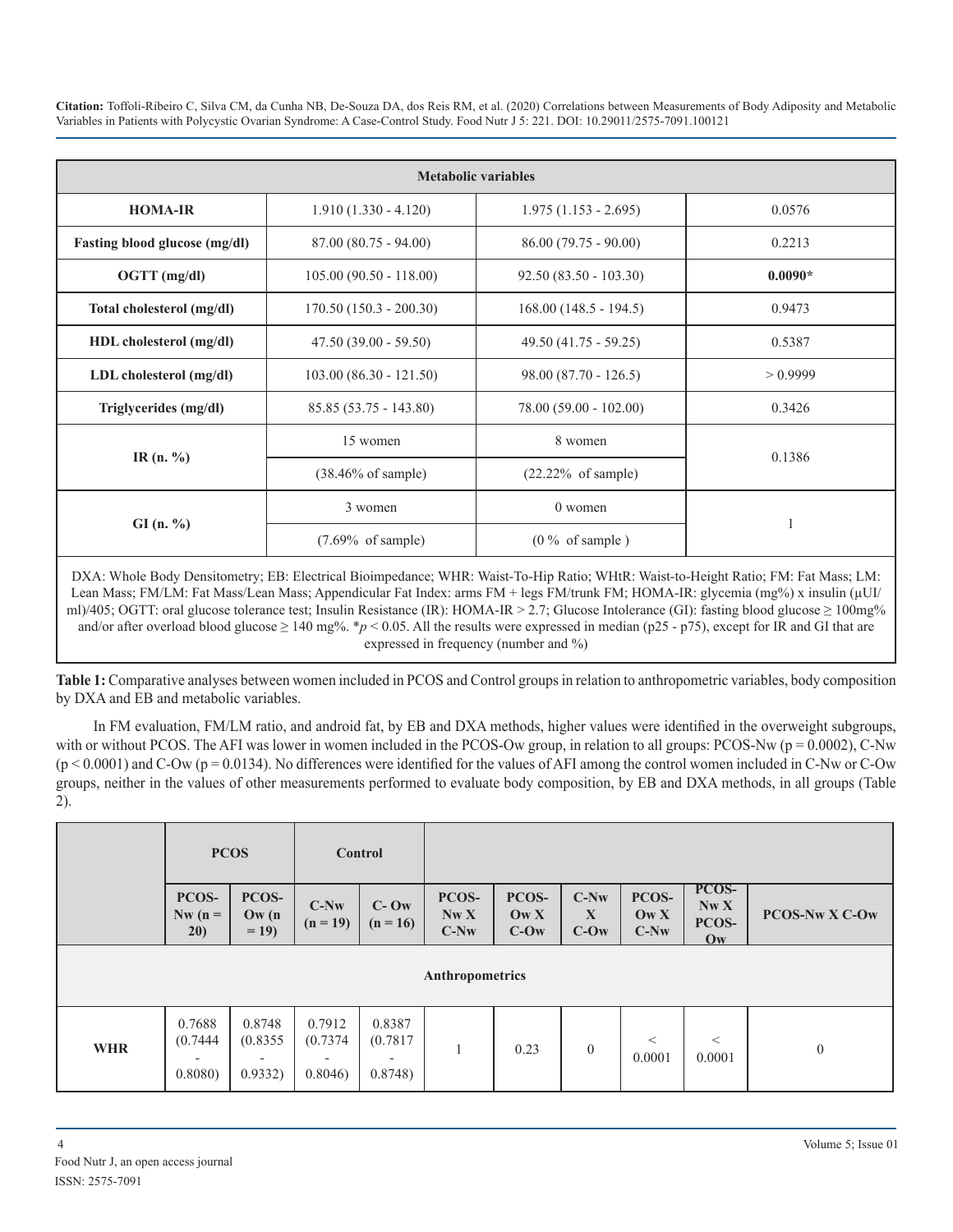| BMI $(kg/m2)$                                                                                                                 | 21.16<br>$(19.52 -$<br>23.15)   | 33.84<br>$(30.20 -$<br>37.63)  | 22.14<br>$(20.55 -$<br>23.03) | 31.03<br>$(27.55 -$<br>37.88)        | > 0.9999            | > 0.9999  | $<\,$<br>0.0001 | $\,<\,$<br>0.0001 | $<\,$<br>0.0001  | ${}< 0.0001$     |
|-------------------------------------------------------------------------------------------------------------------------------|---------------------------------|--------------------------------|-------------------------------|--------------------------------------|---------------------|-----------|-----------------|-------------------|------------------|------------------|
| <b>WHtR</b>                                                                                                                   | 0.4509<br>(0.4273)<br>$-0.4906$ | 0.622<br>(0.5849)<br>$-.6810)$ | 0.4575<br>(0.4348)<br>0.4865) | 0.6066<br>(0.5378)<br>0.6552)        | > 0.9999            | > 0.9999  | $\,<$<br>0.0001 | $\,<$<br>0.0001   | $<\,$<br>0.0001  | ${}< 0.0001$     |
| <b>Bioimpedance</b>                                                                                                           |                                 |                                |                               |                                      |                     |           |                 |                   |                  |                  |
| FM(%)                                                                                                                         | 27.05<br>$(25.48 -$<br>30.10    | 39<br>$(33.63 -$<br>41.55)     | 25.8<br>$(23.60 -$<br>29.70)  | 37.5<br>$(34.00 -$<br>41.18)         | > 0.9999            | > 0.9999  | $\,<$<br>0.0001 | $\,<\,$<br>0.0001 | $\boldsymbol{0}$ | $\boldsymbol{0}$ |
| LM $(\% )$                                                                                                                    | 72.95<br>$(69.90 -$<br>74.53)   | 61<br>$(58.45 -$<br>66.38      | 74.2<br>$(70.30 -$<br>76.40)  | 62.5<br>$(58.83 -$<br>66.00          | > 0.9999            | > 0.9999  | $\,<$<br>0.0001 | $\,<\,$<br>0.0001 | $\boldsymbol{0}$ | $\boldsymbol{0}$ |
| <b>FM/LM</b>                                                                                                                  | 0.37<br>$(0.34 -$<br>0.43)      | 0.635<br>$(0.50 -$<br>0.71)    | 0.35<br>$(0.31 -$<br>0.42)    | 0.6<br>$(0.51 -$<br>0.70)            | > 0.9999            | > 0.9999  | $\,<$<br>0.0001 | $\,<$<br>0.0001   | $\boldsymbol{0}$ | $\boldsymbol{0}$ |
|                                                                                                                               |                                 |                                |                               |                                      | <b>Densitometry</b> |           |                 |                   |                  |                  |
| <b>FM</b>                                                                                                                     | 33.8<br>$(28.38 -$<br>37.33)    | 48.7<br>$(45.70 -$<br>52.70)   | 34.8<br>$(29.70 -$<br>41.10)  | 48.4<br>$(45.78 -$<br>54.53)         | > 0.9999            | > 0.9999  | $\,<$<br>0.0001 | $\,<\,$<br>0.0001 | $\,<$<br>0.0001  | ${}< 0.0001$     |
| <b>Android Fat</b>                                                                                                            | 34.75<br>$(29.20 -$<br>41.43)   | 54.9<br>$(52.60 -$<br>59.60)   | 36<br>$(30.90 -$<br>43.90)    | 53.9<br>$(51.80 -$<br>57.05)         | 0.9                 | 0.94      | $<\,$<br>0.0001 | $\,<\,$<br>0.0001 | $<\,$<br>0.0001  | ${}< 0.0001$     |
| <b>FM/LM</b>                                                                                                                  | 0.51<br>(0.3925)<br>0.5925      | 0.95<br>(0.8400)<br>0.1100     | 0.53<br>(0.4200)<br>0.6700    | 0.935<br>(0.8425)<br>$-1.198$ )      | 0.8                 | 0.85      | $\,<$<br>0.0001 | $\lt$<br>0.0001   | $\,<$<br>0.0001  | ${}< 0.0001$     |
| Appendicular<br><b>Fat Index</b>                                                                                              | 1.015<br>(0.9000)<br>$-1.205$   | 0.81<br>(0.6500)<br>0.9300     | 1.07<br>$(1.010 -$<br>1.150)  | $\mathbf{1}$<br>(0.8550)<br>$-1.100$ | $\mathbf{1}$        | $0.0134*$ | 0.6             | $<\,$<br>0.0001   | $\boldsymbol{0}$ | $\,1$            |
| DXA: Whole Body Densitometry: EB: Electrical Bioimpedance: C-Nw: Controls Normal Weight: C- Ow: Controls Overweight: PCOS-Nw: |                                 |                                |                               |                                      |                     |           |                 |                   |                  |                  |

DXA: Whole Body Densitometry; EB: Electrical Bioimpedance; C-Nw: Controls Normal Weight; C- Ow: Controls Overweight; PCOS-Nw: PCOS Normal weight; PCOS- Ow: PCOS Overweight; WHR: Waist-to-Hip Ratio; BMI: Body Mass Index (weight/height2); WHtR: Waist-to-Height Ratio; FM: Fat Mass; LM: Lean Mass; FM/LM: Fat Mass/Lean Mass; Appendicular Fat Index: arms FM + legs FM/trunk FM; \*p < 0.05. Results were expressed in median (p25 - p75).

**Table 2:** Comparative analyses performed between women included in PCOS and Control groups, subdivided in normal weight and overweight in relation to anthropometric variables, body composition by DXA and EB.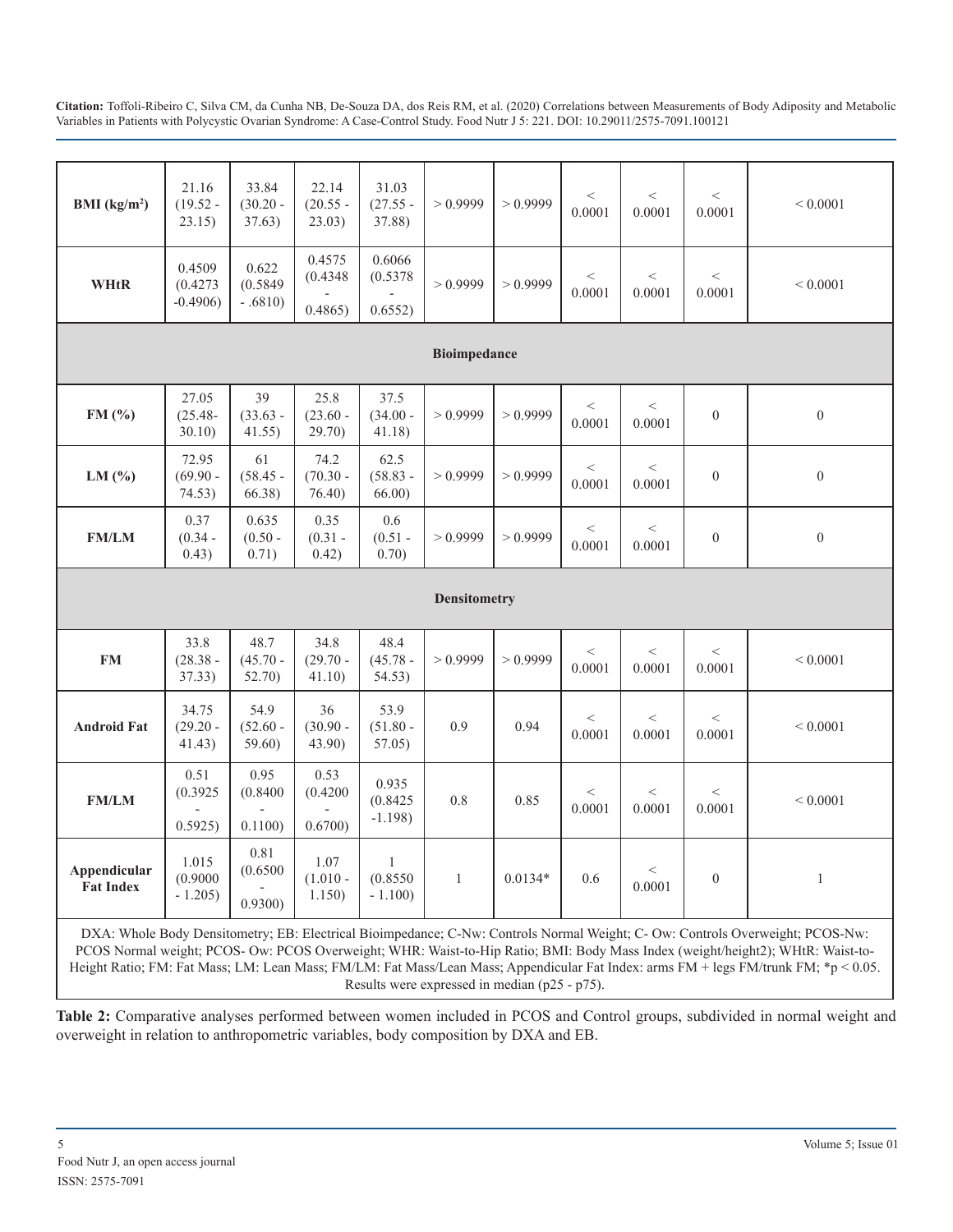Among women with PCOS, strong correlation between HOMA-IR and anthropometric measurements WC, HC, BMI, WHR was demonstrated. There was a strong correlation between HOMA-IR and body composition evaluation by DXA, in relation to FM/LM index and measurements of FM and android fat. Moderate correlation between HOMA-IR and FM/LM index and measurements of FM and LM was identified in body composition evaluation by EB (Table 3).

|                                         | $PCOS (n = 39)$ |                        |                       |                       | CONTROL $(n = 35)$ |                       |                  |                        |  |
|-----------------------------------------|-----------------|------------------------|-----------------------|-----------------------|--------------------|-----------------------|------------------|------------------------|--|
|                                         | <b>HOMA-IR</b>  |                        | <b>OGTT</b>           |                       | <b>HOMA-IR</b>     |                       | <b>OGTT</b>      |                        |  |
| Anthropometrics                         | $\mathbf{p}$    | r                      | $\boldsymbol{p}$<br>r |                       | $\boldsymbol{p}$   | r                     | $\boldsymbol{p}$ | r                      |  |
| Waist (cm)                              | ${}< 0.0001*$   | 0.7857c                | $0.0030*$             | $0.4750$ <sup>a</sup> | ${}< 0.0001*$      | 0.6805 <sup>b</sup>   | 0.1              | 0.3                    |  |
| $\text{Hip (cm)}$                       | $< 0.0001*$     | $0.7104^{\circ}$       | $0.0133*$             | $0.4034$ <sup>a</sup> | ${}< 0.0001*$      | 0.6297 <sup>b</sup>   | 0.1              | 0.3                    |  |
| <b>WHR</b>                              | $< 0.0001*$     | 0.6399 <sup>b</sup>    | $0.0223*$             | 0.3749a               | $0.0086*$          | $0.4434$ <sup>a</sup> | 0.6              | 0.1                    |  |
| BMI $(kg/m2)$                           | $< 0.0001*$     | 0.7423c                | $0.0009*$             | $0.5156^{\rm b}$      | ${}< 0.0001*$      | 0.6707 <sup>b</sup>   | 0.2              | 0.2                    |  |
| <b>WHtR</b>                             | $< 0.0001*$     | 0.7979c                | $0.0014*$             | $0.5065^{\rm b}$      | ${}< 0.0001*$      | 0.6652 <sup>b</sup>   | 0.1              | 0.3                    |  |
|                                         |                 |                        |                       | <b>Bioimpedance</b>   |                    |                       |                  |                        |  |
| FM(%)                                   | $< 0.0001*$     | 0.6220 <sup>b</sup>    | 0.1                   | $\overline{0}$        | ${}< 0.0001*$      | 0.6893 <sup>b</sup>   | $0.0165*$        | $0.4084^a$             |  |
| LM(%)                                   | ${}< 0.0001*$   | $-0.6220b$             | 0.1                   | $-0$                  | ${}< 0.0001*$      | $-0.6893b$            | $0.0165*$        | $-0.4084$ <sup>a</sup> |  |
| <b>FM/LM</b>                            | $< 0.0001*$     | 0.6262 <sup>b</sup>    | $0.0485*$             | $0.3266^{\rm a}$      | ${}< 0.0001*$      | 0.6869 <sup>b</sup>   | $0.0162*$        | $0.4093$ <sup>a</sup>  |  |
|                                         |                 |                        |                       | <b>Densitometry</b>   |                    |                       |                  |                        |  |
| FM(%)                                   | $< 0.0001*$     | $0.7164^{\circ}$       | $0.0007*$             | 0.5261 <sup>b</sup>   | $< 0.0001*$        | 0.6989 <sup>b</sup>   | 0.1              | 0.3                    |  |
| Android Fat $(\% )$                     | ${}< 0.0001*$   | 0.7729c                | $0.0002*$             | 0.5723 <sup>b</sup>   | ${}< 0.0001*$      | 0.7112c               | 0.1              | 0.3                    |  |
| <b>Appendicular Fat</b><br><b>Index</b> | $0.0061*$       | $-0.4423$ <sup>a</sup> | $0.0002*$             | $-0.5619b$            | 0.3                | $-0$                  | 0.9              | $-0$                   |  |
| <b>FM/LM</b>                            | ${}< 0.0001*$   | 0.7198c                | $0.0006*$             | 0.5296 <sup>b</sup>   | $0.0001*$          | 0.7417c               | $0.0317*$        | $0.3691$ <sup>a</sup>  |  |

DXA: Whole Body Densitometry; EB: Electrical Bioimpedance; HOMA-IR: glycemia (mg%) x insulin (µUI/ml)/405; OGTT: Oral Glucose Tolerance Test; WHR: Waist-To-Hip Ratio; BMI: Body Mass Index (weight/height<sup>2</sup>); WHtR: Waist-to-Height Ratio; FM: Fat Mass; LM: Lean Mass; FM/LM: Fat Mass/Lean Mass; Appendicular Fat Index: arms + legs/trunk  $np < 0.05$ ; "weak correlation  $(0.3 \le r < 0.5)$ ; "moderate correlation  $(0.5 \le r < 0.7)$ ; strong correlation  $(0.7 \le r < 0.9)$ .

**Table 3:** Correlation analyses in PCOS and Control groups between HOMA-IR and OGTT with anthropometric variables and body composition by DXA and EB.

Among PCOS women, moderate correlation was demonstrated between OGTT and the anthropometric variables BMI and WHtR, and the variables FM, FM/LM, android fat and appendicular fat index obtained through DXA (Table 3). Specifically, for women classified as PCOS-Ow, there was moderate correlation between HOMA-IR and WHtR  $(r = 0.6593)$ , while for PCOS-Nw, moderate correlation between OGTT and android fat was observed through DXA ( $r = 0.5308$ ) (Figure 1).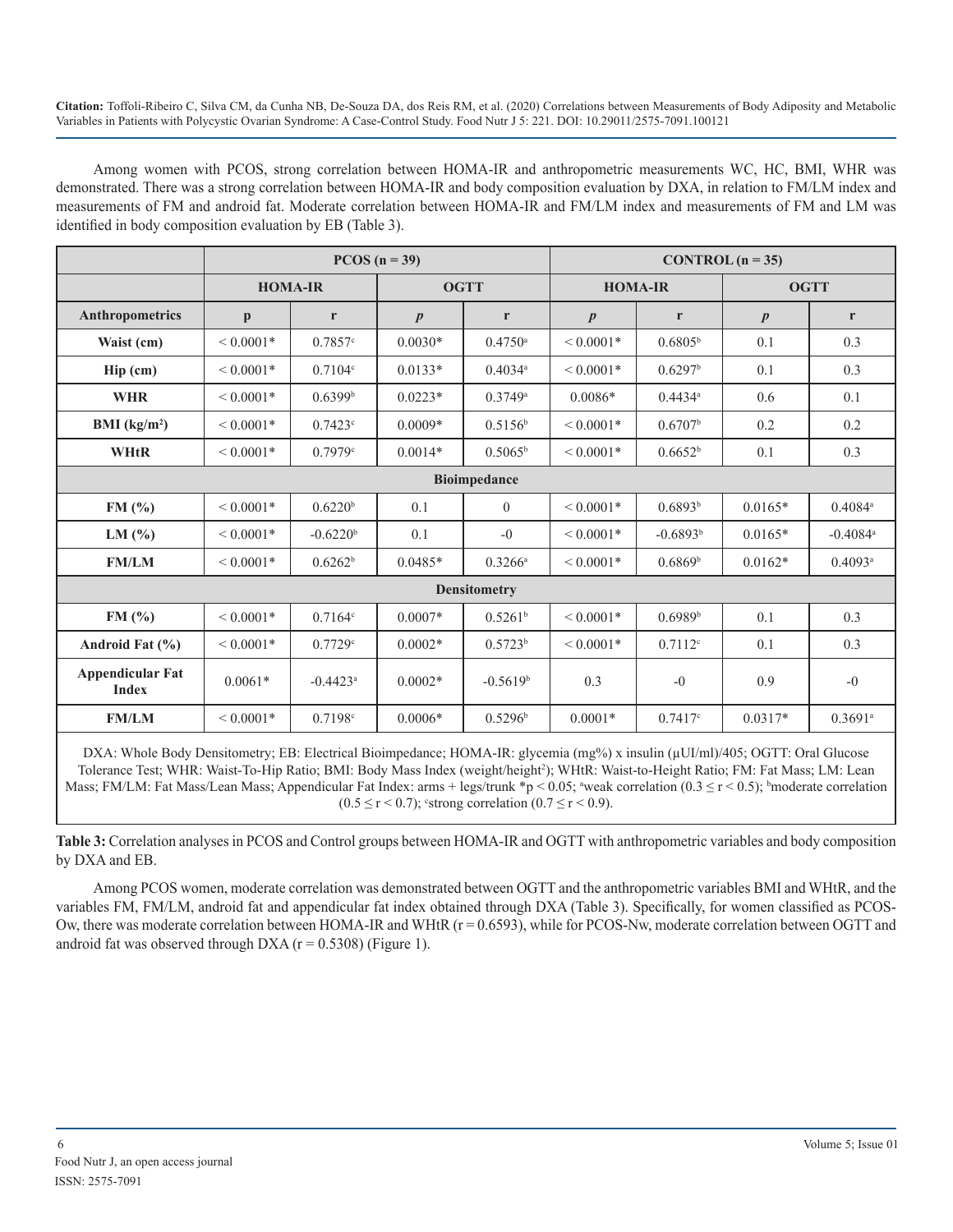

**Figure 1:** Correlation analyses between HOMA-IR and Waist-to-Height Ratio (WHtR) variables in overweight subgroups and between Oral Glucose Tolerance Test (OGTT) with android fat in normal weight subgroups between women included in PCOS and Control groups.

Weak correlation between OGTT and FM/LM index and FM and LM measurements was identified in body composition evaluation by EB (Table 3). We demonstrated that VAI showed strong correlation with HOMA-IR and moderate correlation with OGTT (Figure 2) among women with PCOS.



**Figure 2:** Correlation analyses between HOMA-IR and Oral Glucose Tolerance Test (OGTT) with Visceral Adiposity Index (VAI) between women included in PCOS and Control groups.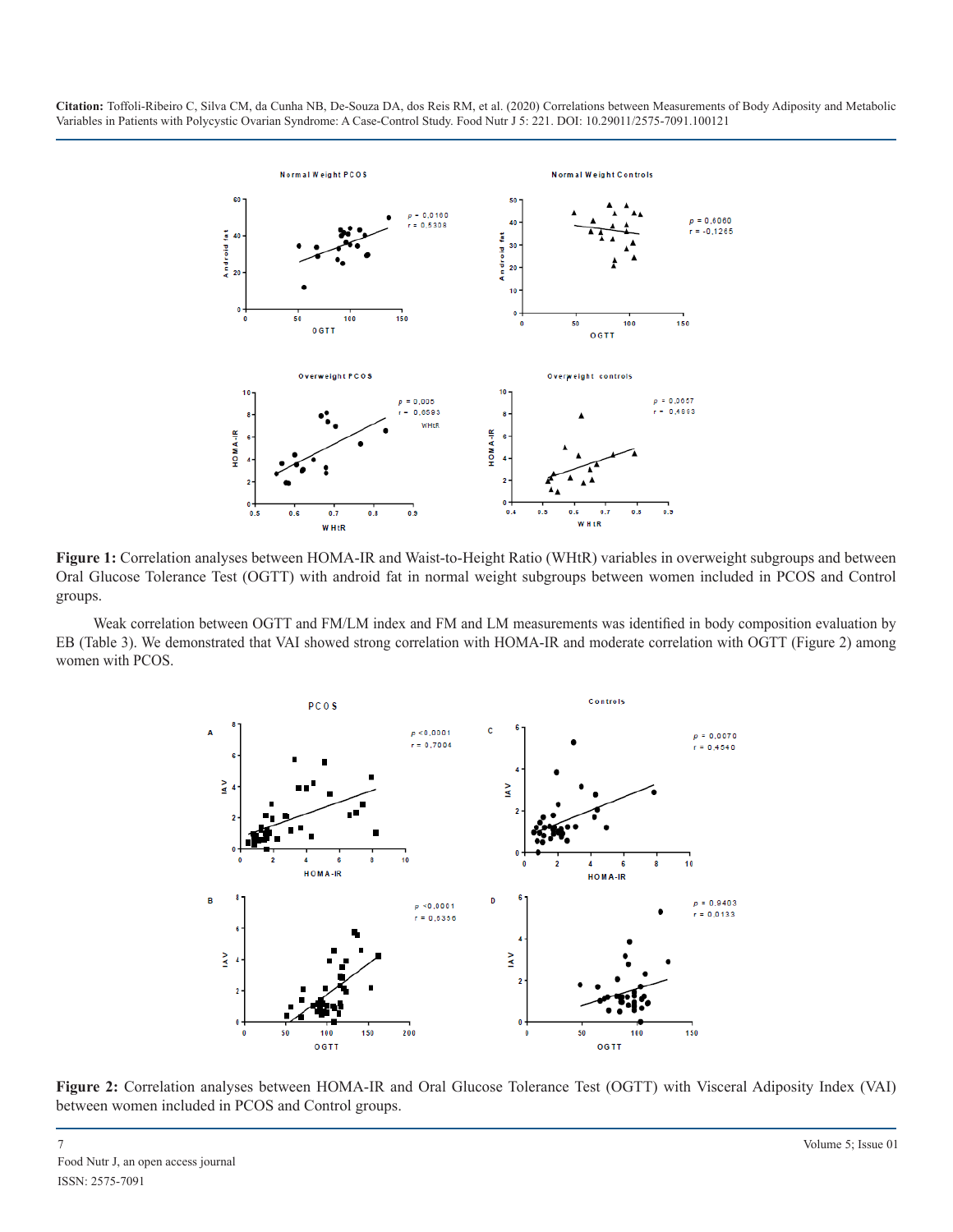# **Discussion**

In the present study, it was demonstrated that for women with PCOS HOMA-IR showed strong correlation with some parameters of body composition evaluation by DXA (FM/LM index and FM and android mass measurements), with most anthropometric measurements (WC, HC, BMI, WHtR) and with VAI. In accordance with the results demonstrated in our study, Carmina, et al. [18] also identified in PCOS women strong correlation between lower insulin sensitivity and central abdominal fat measurements by DXA. Despite the high cost of the method, DXA has been recommended in clinical studies on body composition evaluation due to its elevated accuracy [17,18]. In contrast, the use of anthropometric methods for evaluating IR risk in PCOS women is a subject of criticism in relation to the accuracy of different anthropometric variables [19-21]. The American Association of Clinical Endocrinologists proposes the use of WHR to evaluate IR risk in PCOS women [22]. However, in this study, we demonstrated that WHR was not the most sensitive marker for the evaluation of metabolic risk, similar to previously reported results by Lord, et al. [20]. More recently, as demonstrated in our study, WHtR has been pointed out as a better marker of metabolic risk in women with PCOS and in controls [9,23].

In body composition evaluation thorough single-frequency EB, it was demonstrated that HOMA-IR shows moderate correlation with FM/LM index and with FM and LM measurements, that is, less evident correlations than those demonstrated for DXA and for anthropometric methods. In disagreement with the results presented in this study, Ezeh, et al. [24] proposed that EB could be used advantageously in substitution of DXA, without sensitivity loss in body composition evaluation and with lower financial impact. In our study, we demonstrated that VAI showed strong correlation with HOMA-IR and moderate correlation with OGTT in women with PCOS. These results are concordant with the results obtained by Oh, Sung and Lee [10] who reported strong correlation between VAI and findings using tomography, considered a gold standard method for evaluating visceral fat and predicting IR. VAI has also been described as indicator of visceral fat effects, showing correlation with cardiometabolic risk in the general population [23].

The present study demonstrates that in women with PCOS 2-hour blood glucose after overload showed moderate correlation with all the parameters of body composition evaluation by DXA (FM and android fat measurements and FM/LM and appendicular fat indices), with anthropometric measurements (BMI and WHtR), and with VAI. In addition, it demonstrated that 2-hour blood glucose presented weak correlation with the parameters of body composition evaluation by EB (FM/LM Index). Although other investigators have also performed OGTT and investigated parameters of body composition evaluation by DXA in women with PCOS [25], no study specifically analyzing the correlations between anthropometric measurements and DXA parameters with 2-hour glucose in PCOS women has been found. Bi,

et al. [26] investigated the correlations between body composition evaluation performed by DXA and anthropometric measurements with OGTT results in obese women not diagnosed with PCOS. The investigators concluded that DXA shows results superior to anthropometrics in the correlation with glucose metabolism disorders in obese women. In disagreement with the results obtained in our study, Ezeh, et al. [24] identified strong correlation between the parameters of body composition evaluation obtained using EB and intravenous glucose infusion test in PCOS women.

It was also demonstrated, in this study, that women included in the overweight PCOS group showed lower appendicular fat index than the women included in the other groups, more specifically, overweight controls, normal weight PCOS, and normal weight controls. To the best of our knowledge, it represents an unprecedented result in the literature, although greater trunk and lower limbs FM ratio has been demonstrated in PCOS [27]. Appendicular fat has been considered a protective factor against metabolic syndrome in the general population [28], once the predominance of fat mass in the appendices presumes lower amount of visceral fat, in other words, lower cardiovascular risk. The demonstration of lower AFI values in women with PCOS suggests that AFI is a marker of relevant cardiometabolic risk, peculiar to this condition. In the study, we demonstrated that PCOS women showed greater mean value for 2-hour blood glucose after overload (OGTT), what is in agreement with the results in the literature [25,29]. Furthermore, WC and WHR mean values were similar between PCOS women and controls, what goes against the results from other investigators [24,30]. In the attempt to clarifying these results, we may claim that the women enrolled in the sample of the present study were fairly young. PCOS phenotypic manifestations might take more time to appear, once they are influenced by years of chronic exposure to elevated levels of androgen [31]. The demonstration that WC and WHC were similar between PCOS and control women, concomitantly with the identification of lower AFI in POCS-Ow women, suggests that phenotypic manifestations are more subtle in young patients, and then DXA is more sensitive to this evaluation. The rigor in pairing the groups of the study, respecting the range of  $2 \text{ kg/m}^2$  in BMI, as well as the observance of the same BMI category at recruitment, is another possible explanation. An example of how the control for confusing variables might interfere in the outcomes is the study by Pazderska, et al. [32]. These investigators identified that fasting insulin, triglycerides, and HOMA-IR were higher in PCOS women than in controls paired according to BMI. However, all the differences they found did not persist after performing the control to WC. In our study, the strict pairing resulted in WC mean values similar among groups. It might have an explanation for the similarity among the other metabolic parameters between PCOS and controls, including for IR.

IR prevalence was similar among PCOS and control women, while OGTT was higher in PCOS women. Probably, when there is IR, the presence of PCOS accelerates the evolution of metabolic disturbance, facilitating the progression towards GI in women with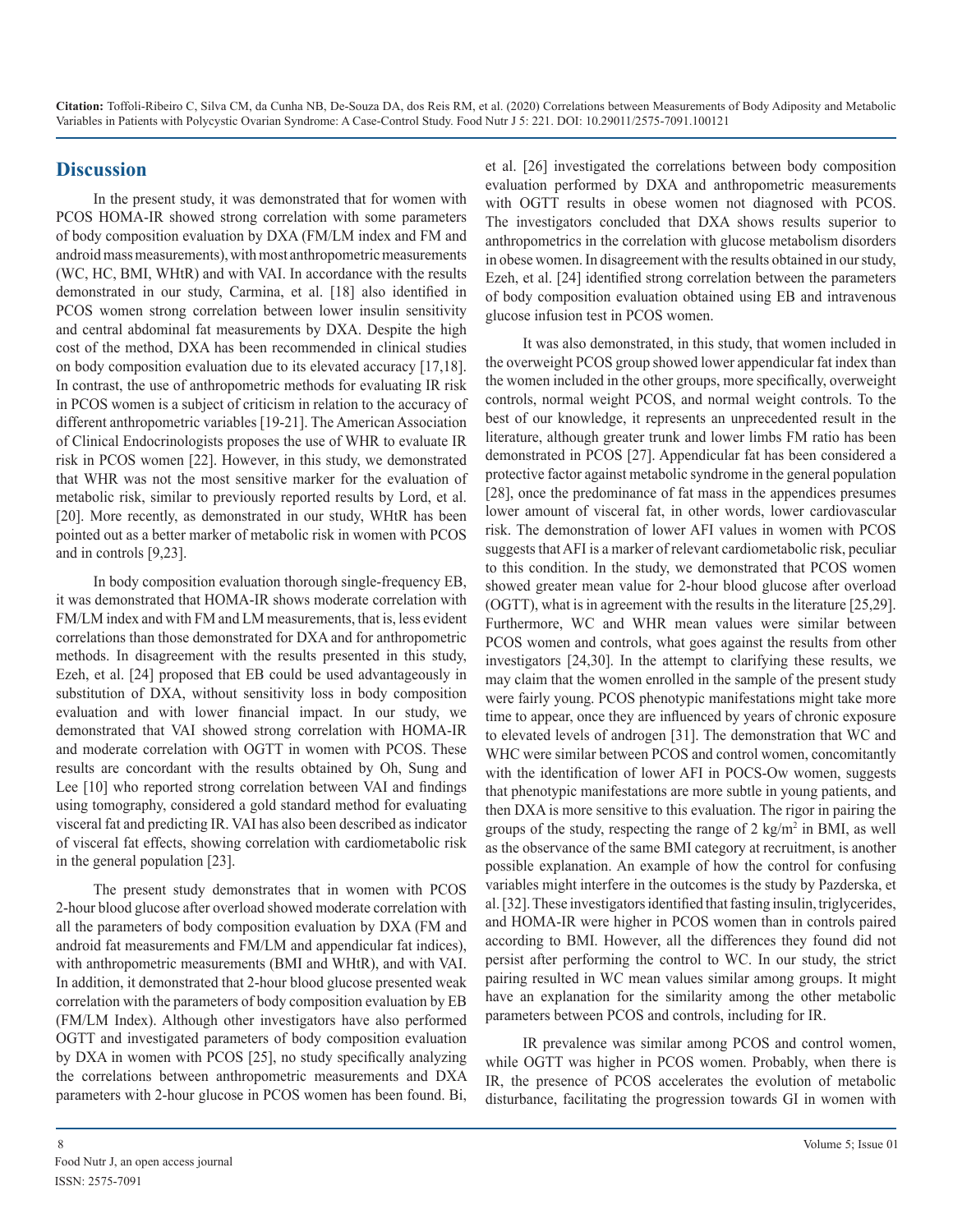the same BMI. HOMA-IR elevated with the increase of BMI both in PCOS and in control women, a fact that is in agreement with the results from other researchers [33]. It was evaluated whether EB and DXA could add relevant information to the care of normal weight women with PCOS. It is reported in the literature that in the normal weight PCOS group, when there is predominance of visceral fat, there is lower sensitivity to insulin [25,34]. Therefore, phenotypic heterogeneity in normal weight PCOS could have direct impact on the risk of glucose metabolism disorders, particularly bringing benefits to these patients thorough the methods of body composition evaluation [18]. In accordance with the hypothesis formulated, our study demonstrated moderate correlation between android fat and GI only in normal weight PCOS women, but not in control women at the same weight range. The major strengths of this study were the rigorous control in group pairing and the use of high accuracy methodology (DXA). In addition, the study has an eminently practical character, aiming to offer answers in terms of the benefit of adopting methods of body composition evaluation in clinical care routine of POCS patients. [As main fragility, we must mention sampling size, what has limited](https://onlinelibrary.wiley.com/doi/abs/10.1002/ajhb.22221)  the analysis of subgroups per BMI range.

## **Conclusion**

Adiposity evaluation of PCOS women in the clinical setting can be carried out based on VAI calculation and anthropometric measurements, among them BMI and WHtR stands out given their correlation with metabolic risk. The best practical application of body composition methods lies on the evaluation of normal weight PCOS women, once in the presence of larger amount of android fat by DXA the cardiometabolic risk increases indeed. Single-frequency EB shows limited contribution in adiposity evaluation in PCOS women.

#### **Statement of Authorship**

Camila Toffoli Ribeiro, Catarina Mendes Silva and Nayara Bernardes da Cunha participated in the study design, statistical analyses, interpretation of data, and manuscript drafting. Daurea Abadia De-Souza, [Rosana Maria dos Reis and Ana Carolina Japur de Sá Rosa e Silva](https://obgyn.onlinelibrary.wiley.com/doi/abs/10.1016/j.ijgo.2008.03.017)  participated in the study design, data interpretation and critical revision of the manuscript for important intellectual content. All authors approved the final version for submission.

#### **Conflict of Interest Statement and Funding Sources**

None of the authors had any personal or financial conflict of interest.

# **References**

- 1. [Sirmans SM, Pate KA \(2013\) Epidemiology, diagnosis, and manage](https://www.dovepress.com/epidemiology-diagnosis-and-management-of-polycystic-ovary-syndrome-peer-reviewed-fulltext-article-CLEP)[ment of polycystic ovary syndrome. Clin Epidemiol 6:1-13.](https://www.dovepress.com/epidemiology-diagnosis-and-management-of-polycystic-ovary-syndrome-peer-reviewed-fulltext-article-CLEP)
- 2. [Lim SS, Davies MJ, Norman RJ, Moran LJ \(2012\) Overweight, obesity](https://academic.oup.com/humupd/article/18/6/618/628147)  [and central obesity in women with polycystic ovary syndrome: a sys](https://academic.oup.com/humupd/article/18/6/618/628147)[tematic review and meta-analysis. Hum Reprod Update 18: 618-637.](https://academic.oup.com/humupd/article/18/6/618/628147)
- 3. [Randeva HS, Tan BK, Weickert MO, Lois K, Nestler JE, et al. \(2012\)](https://academic.oup.com/edrv/article/33/5/812/2354900)  [Cardiometabolic aspects of the polycystic ovary syndrome. Endocr](https://academic.oup.com/edrv/article/33/5/812/2354900)  [Rev 33: 812-841.](https://academic.oup.com/edrv/article/33/5/812/2354900)
- 4. [Moran LJ, Misso ML, Wild RA, Norman RJ \(2010\) Impaired glucose](https://academic.oup.com/humupd/article/16/4/347/802669)  [tolerance, type 2 diabetes and metabolic syndrome in polycystic ovary](https://academic.oup.com/humupd/article/16/4/347/802669)  [syndrome: a systematic review and meta-analysis. Hum Reprod Up](https://academic.oup.com/humupd/article/16/4/347/802669)[date 16: 347-363.](https://academic.oup.com/humupd/article/16/4/347/802669)
- 5. [Teede HJ, Misso ML, Costello MF, Dokras A, Laven J, et al. \(2018\)](https://academic.oup.com/humrep/article/33/9/1602/5056069)  [Recommendations from the international evidence-based guideline for](https://academic.oup.com/humrep/article/33/9/1602/5056069)  [the assessment and management of polycystic ovary syndrome. Hu](https://academic.oup.com/humrep/article/33/9/1602/5056069)[man Reprod 33: 1602-1618.](https://academic.oup.com/humrep/article/33/9/1602/5056069)
- 6. [Andreoli A, Scalzo G, Masala S, Tarantino U, Guglielmi G \(2009\) Body](https://link.springer.com/article/10.1007/s11547-009-0369-7)  [composition assessment by dual-energy X-ray absorptiometry \(DXA\).](https://link.springer.com/article/10.1007/s11547-009-0369-7) [Radiol Med 114: 286-300.](https://link.springer.com/article/10.1007/s11547-009-0369-7)
- 7. [Lang PO, Trivalle C, Vogel T, Proust J, Papazian JP \(2015\) Markers of](https://www.journal-of-cardiology.com/article/S0914-5087(14)00105-1/fulltext)  [metabolic and cardiovascular health in adults: Comparative analysis](https://www.journal-of-cardiology.com/article/S0914-5087(14)00105-1/fulltext)  [of DEXA-based body composition components and BMI categories. J](https://www.journal-of-cardiology.com/article/S0914-5087(14)00105-1/fulltext) [Cardiol 65: 42-49.](https://www.journal-of-cardiology.com/article/S0914-5087(14)00105-1/fulltext)
- 8. [Sharp DS, Andrew ME, Burchfiel CM, Violanti JM, Wactawski-Wende](https://onlinelibrary.wiley.com/doi/abs/10.1002/ajhb.22221) J (2012) Body mass index versus dual energy x-ray absorptiometry[derived indexes: predictors of cardiovascular and diabetic disease risk](https://onlinelibrary.wiley.com/doi/abs/10.1002/ajhb.22221)  [factors. Am J Hum Biol 24: 400-405.](https://onlinelibrary.wiley.com/doi/abs/10.1002/ajhb.22221)
- 9. [Swainson MG, Batterham AM, Tsakirides C, Rutherford ZH, Hind](https://journals.plos.org/plosone/article?id=10.1371/journal.pone.0177175)  [K \(2017\) Prediction of whole-body fat percentage and visceral adi](https://journals.plos.org/plosone/article?id=10.1371/journal.pone.0177175)[pose tissue mass from five anthropometric variables. PLoS One 12:](https://journals.plos.org/plosone/article?id=10.1371/journal.pone.0177175)  [e0177175.](https://journals.plos.org/plosone/article?id=10.1371/journal.pone.0177175)
- 10. [Oh J-Y, Sung YA, Lee HJ \(2013\) The visceral adiposity index as a](https://onlinelibrary.wiley.com/doi/full/10.1002/oby.20096)  [predictor of insulin resistance in young women with polycystic ovary](https://onlinelibrary.wiley.com/doi/full/10.1002/oby.20096)  [syndrome. Obesity \(Silver Spring\) 21: 1690-1694.](https://onlinelibrary.wiley.com/doi/full/10.1002/oby.20096)
- 11. [World Health Organization. Obesity: Preventing and Managing the](https://www.who.int/nutrition/publications/obesity/WHO_TRS_894/en/)  [Global Epidemic. Geneva: World Health Organization; 2000. Report of](https://www.who.int/nutrition/publications/obesity/WHO_TRS_894/en/)  [a WHO Consultation on Obesity.](https://www.who.int/nutrition/publications/obesity/WHO_TRS_894/en/)
- 12. [Rotterdam ESHRE/ASRM-Sponsored PCOS Consensus Workshop](https://www.fertstert.org/article/S0015-0282(03)02853-X/fulltext) [Group \(2004\) Revised 2003 consensus on diagnostic criteria and](https://www.fertstert.org/article/S0015-0282(03)02853-X/fulltext)  [long-term health risks related to polycystic ovary syndrome. Fertil](https://www.fertstert.org/article/S0015-0282(03)02853-X/fulltext)  [Steril 81: 19-25.](https://www.fertstert.org/article/S0015-0282(03)02853-X/fulltext)
- 13. [Jensterle M, Weber M, Pfeifer M, Prezelj J, Pfutzner A, et al. \(2008\)](https://obgyn.onlinelibrary.wiley.com/doi/abs/10.1016/j.ijgo.2008.03.017) Assessment of insulin resistance in young women with polycystic ovary syndrome. [Int J Gynaecol Obstet 102: 137-140.](https://obgyn.onlinelibrary.wiley.com/doi/abs/10.1016/j.ijgo.2008.03.017)
- 14. [Geloneze B, Vasques ACJ, Stabe CFC, Pareja JC; de Lima Rosado](https://www.scielo.br/scielo.php?script=sci_arttext&pid=S0004-27302009000200020&lng=en&tlng=en)  [LEFP, et al. \(2009\) HOMA1-IR and HOMA2-IR indexes in identifying](https://www.scielo.br/scielo.php?script=sci_arttext&pid=S0004-27302009000200020&lng=en&tlng=en)  [insulin resistance and metabolic syndrome. Arq Bras Endocrinol Me](https://www.scielo.br/scielo.php?script=sci_arttext&pid=S0004-27302009000200020&lng=en&tlng=en)[tab 53: 281-287.](https://www.scielo.br/scielo.php?script=sci_arttext&pid=S0004-27302009000200020&lng=en&tlng=en)
- 15. [Association AD \(2018\) 2. Classification and Diagnosis of Diabetes:](https://care.diabetesjournals.org/content/41/Supplement_1/S13?__cf_chl_captcha_tk__=8aaf1ac0d624bc11f6d48ca2903d4c3a4e099ef3-1595487779-0-AZkFSR9kaf0-TkVqYhYeRUBsAp4CWe3UeeSUqHfJ-AsrVvA9g1bbhvG6Joax0fTkGNKnwGaOnKkPrTu9Szixh6Rj11LPqIfxhF84XF7-XlqZvCAjtzCMvVh5MXfLmmzLFlANES-tTRAbwjlj21gqWH3j3CxYYX8Oo3J5nfRACjH9jbNd4A4LNXNEm7qF0FzG8TKIWXyv6sZOUFZ7E1Fhj9WbRhQ598Hovs90b3pvMPgXqqCKIenn_AfDtQyZ_fvWzyS0H_9G4rxOEYGctrlIlglPYmlKcecwkW4uTh6RNNhwohxjjzaSZ8PkJXtNQFW693alpFiGPiox0lNEGH1AyFMENrB9jylt0qeA2PnbQ7w5gO5089QpHVNo6NXqTRy0Ff6ay0EfxIT94gSIOTm1eJgEL7keot9QR3SuVZkS9BG8qOuN_15G0GKKr6gCXw4jGZAcpZVJ1O6eEb6fDCRJbqc7RLDSVC2KE5bjM7iHtzFzhpaluFdGk6eZwUcuAyo2ggrf8Fcj-UBkTPFhmCAIHrM)  [Standards of Medical Care in Diabetes-2018. Diabetes Care 41: S13-](https://care.diabetesjournals.org/content/41/Supplement_1/S13?__cf_chl_captcha_tk__=8aaf1ac0d624bc11f6d48ca2903d4c3a4e099ef3-1595487779-0-AZkFSR9kaf0-TkVqYhYeRUBsAp4CWe3UeeSUqHfJ-AsrVvA9g1bbhvG6Joax0fTkGNKnwGaOnKkPrTu9Szixh6Rj11LPqIfxhF84XF7-XlqZvCAjtzCMvVh5MXfLmmzLFlANES-tTRAbwjlj21gqWH3j3CxYYX8Oo3J5nfRACjH9jbNd4A4LNXNEm7qF0FzG8TKIWXyv6sZOUFZ7E1Fhj9WbRhQ598Hovs90b3pvMPgXqqCKIenn_AfDtQyZ_fvWzyS0H_9G4rxOEYGctrlIlglPYmlKcecwkW4uTh6RNNhwohxjjzaSZ8PkJXtNQFW693alpFiGPiox0lNEGH1AyFMENrB9jylt0qeA2PnbQ7w5gO5089QpHVNo6NXqTRy0Ff6ay0EfxIT94gSIOTm1eJgEL7keot9QR3SuVZkS9BG8qOuN_15G0GKKr6gCXw4jGZAcpZVJ1O6eEb6fDCRJbqc7RLDSVC2KE5bjM7iHtzFzhpaluFdGk6eZwUcuAyo2ggrf8Fcj-UBkTPFhmCAIHrM) [27.](https://care.diabetesjournals.org/content/41/Supplement_1/S13?__cf_chl_captcha_tk__=8aaf1ac0d624bc11f6d48ca2903d4c3a4e099ef3-1595487779-0-AZkFSR9kaf0-TkVqYhYeRUBsAp4CWe3UeeSUqHfJ-AsrVvA9g1bbhvG6Joax0fTkGNKnwGaOnKkPrTu9Szixh6Rj11LPqIfxhF84XF7-XlqZvCAjtzCMvVh5MXfLmmzLFlANES-tTRAbwjlj21gqWH3j3CxYYX8Oo3J5nfRACjH9jbNd4A4LNXNEm7qF0FzG8TKIWXyv6sZOUFZ7E1Fhj9WbRhQ598Hovs90b3pvMPgXqqCKIenn_AfDtQyZ_fvWzyS0H_9G4rxOEYGctrlIlglPYmlKcecwkW4uTh6RNNhwohxjjzaSZ8PkJXtNQFW693alpFiGPiox0lNEGH1AyFMENrB9jylt0qeA2PnbQ7w5gO5089QpHVNo6NXqTRy0Ff6ay0EfxIT94gSIOTm1eJgEL7keot9QR3SuVZkS9BG8qOuN_15G0GKKr6gCXw4jGZAcpZVJ1O6eEb6fDCRJbqc7RLDSVC2KE5bjM7iHtzFzhpaluFdGk6eZwUcuAyo2ggrf8Fcj-UBkTPFhmCAIHrM)
- 16. [Hangartner TN, Warner S, Braillon P, Jankowski L, Shepherd J \(2013\)](https://pubmed.ncbi.nlm.nih.gov/24183641/)  [The Official Positions of the International Society for Clinical Densi](https://pubmed.ncbi.nlm.nih.gov/24183641/)[tometry: acquisition of dual-energy X-ray absorptiometry body com](https://pubmed.ncbi.nlm.nih.gov/24183641/)[position and considerations regarding analysis and repeatability of](https://pubmed.ncbi.nlm.nih.gov/24183641/)  [measures. J Clin Densitom 16: 520-536.](https://pubmed.ncbi.nlm.nih.gov/24183641/)